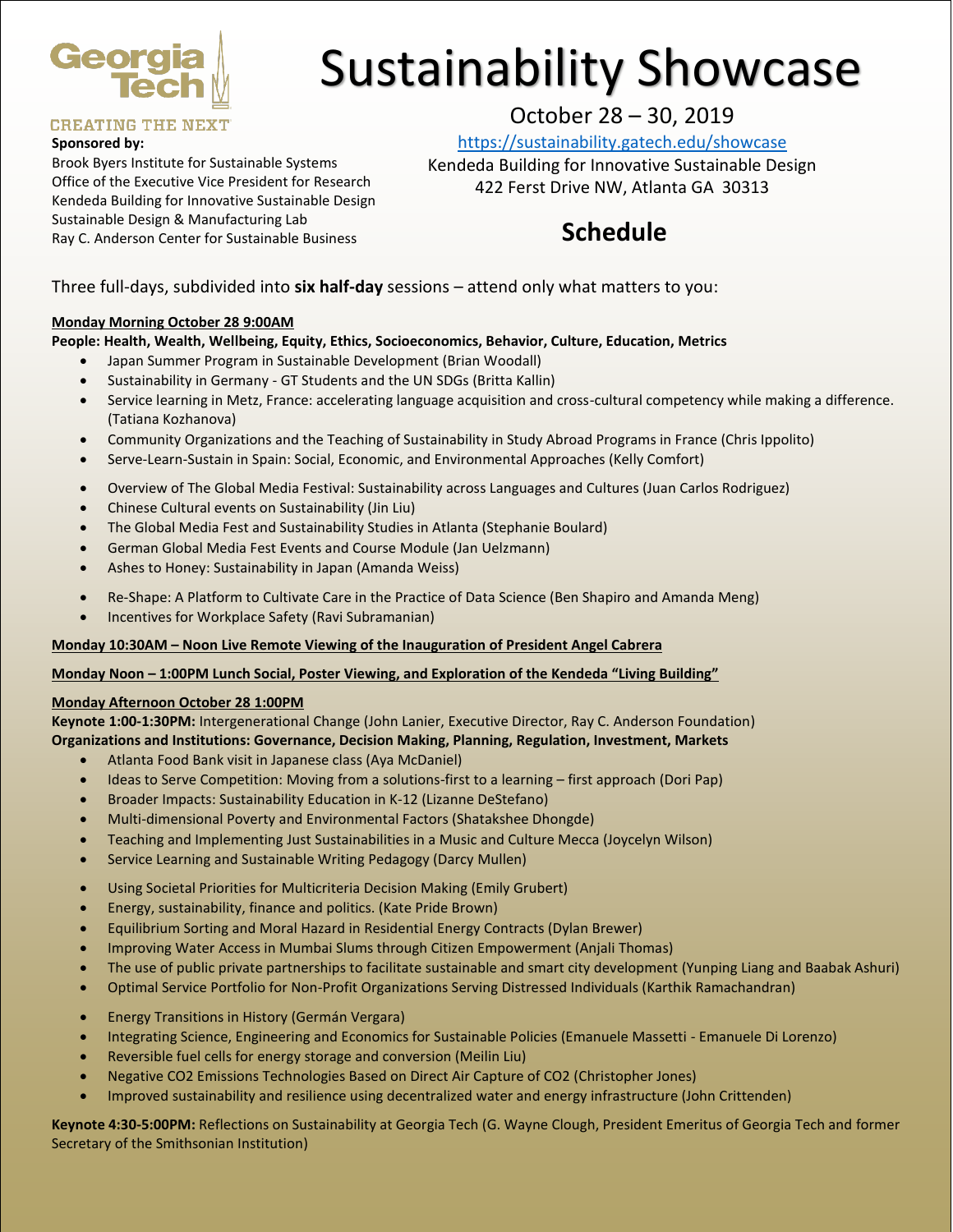#### **Tuesday Morning October 29 9:00AM**

#### **Natural Systems: Atmosphere, Oceans, Water, Biodiversity, Climate, Weather, Natural Resources**

- Phosphorus removal, recovery, and recycling (Jie Xu)
- Air Quality Research at Georgia Tech (Nga Lee (Sally) Ng, Rodney Weber, Greg Huey, Jennifer Kaiser, and Ted Russell)
- Biologically inspired systems design for sustainability (Marc Weissburg)
- Breaking the Bucket List: Sustainable Heritage Tourism (Danielle Willkens)
- An historical perspective to biodiversity conservation strategies (Jenny McGuire)
- How honey bees collect pollen (Marguerite Matherne)
- Pollinator Conservation, Research, and Education on Campus: The Urban Honey Bee Project and Bee City USA (Jennifer Leavey)
- Environmental Economics: Valuing our Natural Capital (Laura Taylor)
- Environmental Externalities and Cost of Capital (Sudheer Chava)
- Workplace Implications of Just-in-Time Scheduling (Qiuping Yu)
- The Economic Impact of Right-to-Work Laws (Andras Danis)
- Creative Destruction? Assessing the Impact of E-Commerce on Employees at Brick-and-Mortar Retailers (Manpreet Singh)
- Supply Chain Transparency as a Mechanism to Promote Social & Environmental Responsibility (Basak Kalkanci)
- Product Recalls and Corporate Social Responsibility (Manpreet Hora)
- Sustainable Cities Minor at Georgia Tech (Jairo Garcia)
- Extreme Atlanta: Educating Students in Sustainability, Global Climate Change and Urban Spaces (Zachary Handlos)
- Impacts of Climate Change on Long-Term Reliability of Structures (Iris Tien)
- An Outlook on Energy and Materials Loops in the Future (Hailong Chen)
- Materials for Batteries (Matt McDowell)
- Artificial Intelligence for Sustainability (Ashok Goel)
- Library Resources for Sustainability Research (Isabel Altamirano)

#### **Tuesday Noon – 1PM Lunch Social, Poster Viewing, and Exploration of the Kendeda "Living Building"**

#### **Tuesday Afternoon October 29 1:00PM**

**Built Systems: Cities, Transportation, Power & Energy, Water, Data & Communications, Food & Agriculture, Buildings, Landscape**

- Energy and water budgeting tool for Kendeda building operators (Jung-Ho Lewe)
- Regenerative building simulator: Kendeda building fast forward to 2050 (Jung-Ho Lewe)
- Smart Commons: GT Shenzhen smart campus research (Perry Yang)
- How do we build a sustainable transportation infrastructure? (Kari Watkins)
- Emerging tech, new mobility services, and their impacts on urban mobility and the environment (Giovanni Circella)
- Biomass as a Sustainable Energy Solution (Valerie Thomas)
- Transportation Infrastructure Sustainability through Bridge Weigh-In-Motion (Yang Wang)
- Transportation Sustainability in a world of Connected and Automated Vehicles (Angshuman Guin)
- Behavioral incentives for electric vehicle charging (Omar I. Asensio)
- Retrofitting Suburbia (Ellen Dunham-Jones)
- Sustainability Follows Integration (Pardis Pishdad-Bozorgi)
- Global Sustainable Sanitation: Reinventing the Toilet (Shannon Yee)
- Organic and Hybrid Materials for Power Production. (Seth Marder)
- Organic and Hybrid Thermoelectrics for Power Generation and Personal Cooling (Shannon Yee)
- Urban-Aware Materials for Passive Heat Management (Natalie Stingelin (represented by Carlos Silva))
- Green Chemistry in research: gauging process development and developing new metrics (Andy Bommarius)
- Nanocellulosic aerogels, films and composites (Yulin Deng)
- Serve-Learn-Sustain Affiliated Faculty Share Their Experiences as Teachers, Researchers, and Program-Builders (Ruth Yow, Allen Hyde, Dori Pap, Jen Singh, and Frank Wickstead)
- Assessing the Sales Impact of Firms' CSR Initiatives (Adi Pattabhiramaiah)
- Designing Effective Extended Producer Responsibility Programs (Beril Toktay)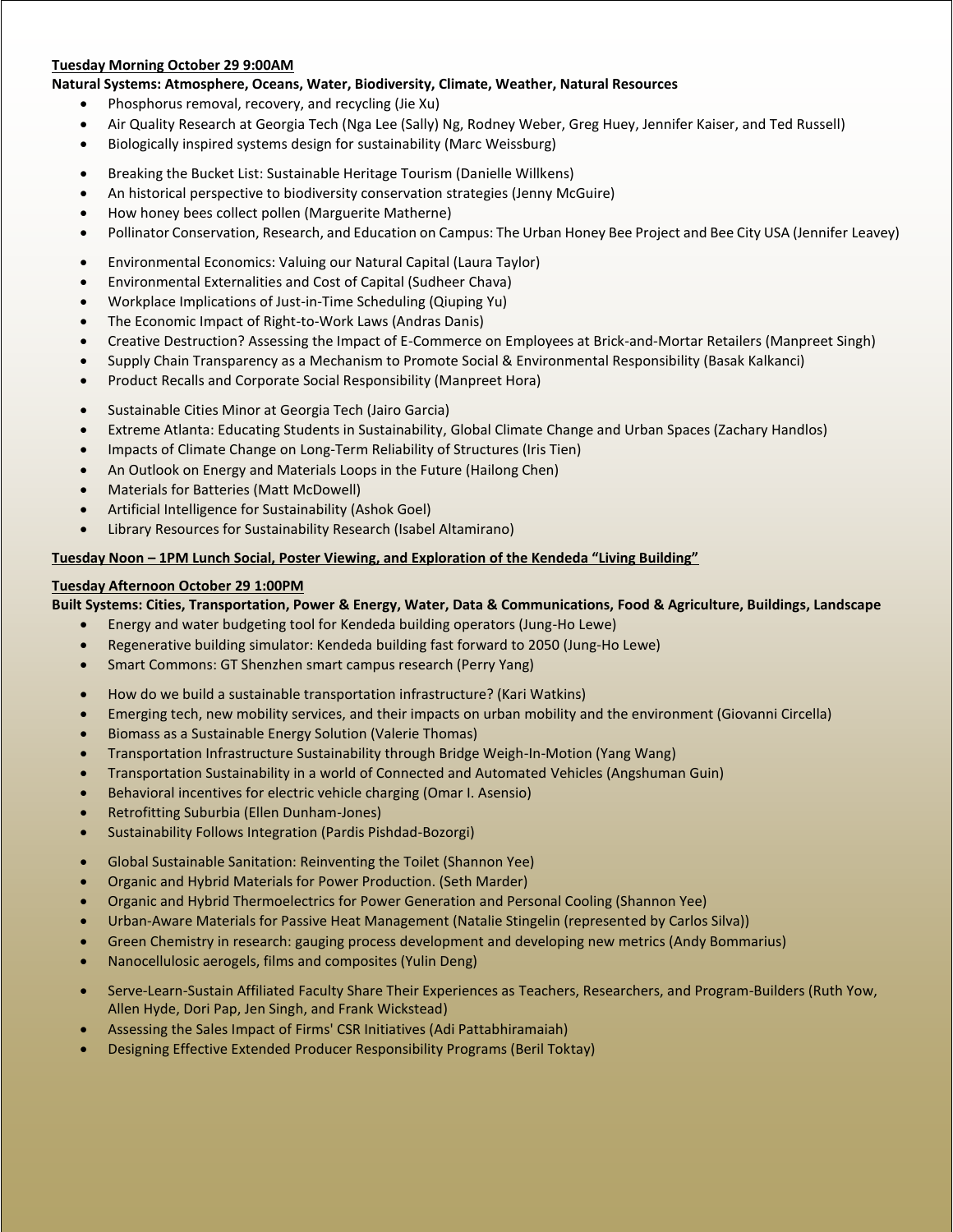#### **Wednesday Morning October 30 9:00AM**

#### **Technologies: Manufacturing, Construction, Design, Engineering, Computing, Operations, Logistics**

- Occupant-Centered Workplace Hybrid Ventilation in the US: Now and the Future (Xinyi Song)
- Building Technology for the Sustainability of the Built Environment (Tarek Rakha)
- Grid-scale energy storage as an enabling technology (Richard Simmons)
- Status Opportunity and Next Generation Silicon Photovoltaics Research At Georgia Tech (Ajeet Rohatgi)
- Re-Wind: Re-Use of De-Commissioned Wind Turbine Blades (Russell Gentry, Tristan Al-Haddad and Larry Bank)
- Recycling Carbon: CO2 to Fuels (Matthew Realff)
- Largest-Ever USDA Grant To Grow Vegetables with Wastewater Nutrients (Yongsheng Chen)
- Opportunities for renewable driven food, energy and water systems (Marta Hatzell)
- Aerating bed for black soldier fly larvae (Olga Shishkov)
- Greener oxidation technologies for safer and more sustainable water environments (Ching-Hua Huang)
- Biomass to biofuel, an enzyme approach to renewable and clean bioenergy (Hongnan (Conan) Cao)
- Phenol Production from Lignin (Carsten Sievers)
- Chemical ecology interventions for algal biofuel production (Julia Kubanek)
- A Model-based Approach for a Mobility and Traffic Incident Forecasting Environment (Michael Balchanos)
- Connected Vehicles to the Rescue: How Connected Vehicle Technology based Signal Preemption can improve Emergency Vehicle Response Times (Angshuman Guin)
- Spatial-Temporal Event Modeling for Complex Systems (Xiaoming Huo)
- A Look at the New Green Deal: Results from an Analysis using GT's National Energy Modeling System (Marilyn Brown)
- Internet technology and education for kids in poor areas (Haizheng Li)
- Biologically Inspired Design (Jeannette Yen, Marc Weissburg, Michael Helms)
- Advancing the UN SDGs and Education for Sustainable Development at Georgia Tech and across the Greater Atlanta Region (Sebnem Ozkan, David Eady, Alice Favero, John Taylor)

#### **Wednesday Noon – 1PM Lunch Social, Poster Viewing, and Exploration of the Kendeda "Living Building"**

#### **Wednesday Afternoon October 30 1:00PM**

**Future Vision**

- Sustainability-Themed Socio-technical project-based learning in the Engineering classroom (Raghu Pucha)
- Master of / Certificate in Sustainable Energy and Environmental Management programs (Dan Matisoff)
- Minor in Leadership Studies aka The Global Engineering Leadership Minor (GELM) (Adjo Amekudzi-Kennedy)
- Creating a healthy workplace for college students (Eunhwa Yang)
- Uncertain Projections of Sea Level Rise and the Implications for Coastal Decision-Making (Alex Robel)
- Preliminary Climate Vulnerability Assessment of Downtown Atlanta (Jairo Garcia)
- "Smart" solutions for climate change resilience (Kim Cobb)
- Autonomous vehicles and their impact on cities and urban living (Subhro Guhathakurta)
- Sustainable engineering systems From cars to ecosystems (Bert Bras)
- From Landfill to Road: Transform high-value Industrial Waste into Low CO2 Emission Vehicles (Kyriaki Kalaitzidou)
- Beyond Carbon Considerations in Georgia Drawdown (Michael Oxman)
- Energy Affordability in Atlanta (Beril Toktay)
- 21st Century Housing Prototypes (Michael Gamble)
- Smart Materials for a Sustainable Future (Bernard Kippelen)
- Fast Forward to 2050: Carbon neutrality path planning tool for GT Campus (Scott Duncan)
- Town Hall on the Future of Sustainability Research and Education at Georgia Tech (Bert Bras, Kim Cobb, Steve French, Jennifer Hirsch, Matthew Realff, Anna Stenport, Valerie Thomas, Beril Toktay, and Marc Weissburg)

**Keynote 4:30-5:00PM:** Big Sustainability (John Brock, Former Chairman and Chief Executive Officer of Coca-Cola Enterprises Inc.)